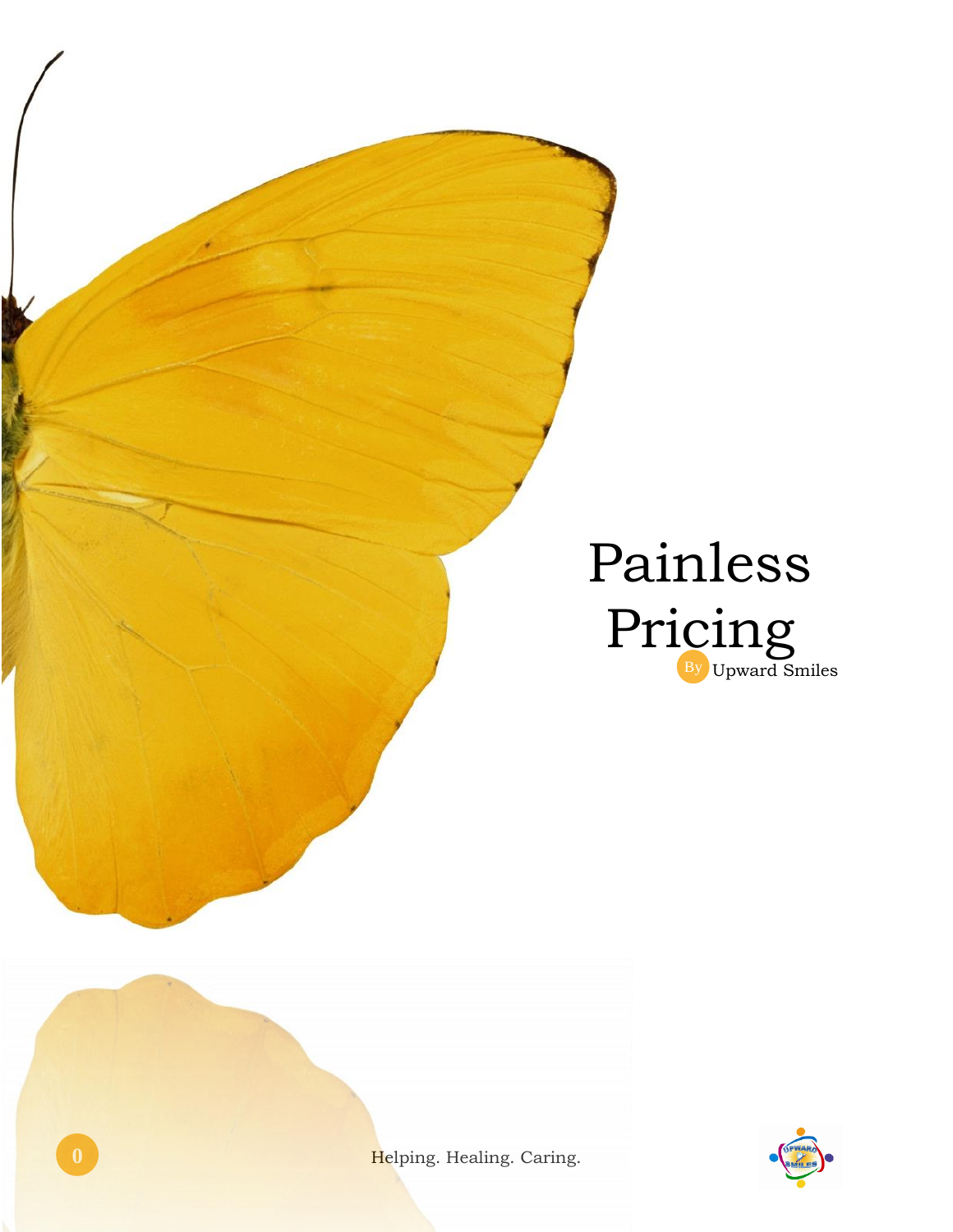## **Painless Pricing Application**

Upward Smiles, Inc. aims to provide essential dental services regardless of the patient's income or provide a referral to a provider that can assist if the patient does not fall within the scope of Upward Smiles' practice. Discounts are offered based upon family/household size and annual income. A sliding fee schedule is used to calculate the basic discount and is updated each year using the Federal Poverty Guidelines. Once approved, the discount will be honored for six months, after which the patient must reapply.

## **Application Process**

A completed application including required documentation of the home address, household income, and insurance coverage must be on file and approved by the business office before a discount will be granted. If the applicant appears to be eligible for Medicaid, a written denial of coverage by Medicaid may also be required. The discount will apply to all services received at this clinic, but not

those services which are purchased from outside, including reference laboratory testing, drugs, and x-ray interpretation by a consulting radiologist, and other such services. This form must be completed every 6 months or if your financial situation changes.

Number of related persons living in your household:

|                                           | Household Income (complete one column) |                |                  |  |  |
|-------------------------------------------|----------------------------------------|----------------|------------------|--|--|
| <b>Household Member</b>                   | <b>Annual</b>                          | <b>Monthly</b> | <b>Bi-Weekly</b> |  |  |
| <b>Self</b>                               |                                        |                |                  |  |  |
| <b>Spouse</b>                             |                                        |                |                  |  |  |
| <b>Dependent Children</b><br>under age 18 |                                        |                |                  |  |  |
| <b>Total</b>                              |                                        |                |                  |  |  |

| : NAME OF HEAD OF HOUSEHOLD |             | <b>E PLACE OF EMPLOYMENT</b> |                               |              |
|-----------------------------|-------------|------------------------------|-------------------------------|--------------|
|                             |             |                              |                               |              |
| : STREET                    | <b>CITY</b> | <b>STATE</b>                 | $\frac{1}{2}$ ZIP             | <b>PHONE</b> |
|                             |             |                              |                               |              |
| : HEALTH INSURANCE PLAN     |             |                              | <b>SOCIAL SECURITY NUMBER</b> |              |
|                             |             |                              |                               |              |

## Please list spouse and dependents under age 18

| <b>Name</b>      | <b>Date of Birth</b> | <b>Name</b>      | <b>Date of Birth</b> |
|------------------|----------------------|------------------|----------------------|
| <b>SELF</b>      |                      | <b>DEPENDENT</b> |                      |
|                  |                      |                  |                      |
| <b>SPOUSE</b>    |                      | <b>DEPENDENT</b> |                      |
|                  |                      |                  |                      |
| <b>DEPENDENT</b> |                      | <b>DEPENDENT</b> |                      |
|                  |                      |                  |                      |
| <b>DEPENDENT</b> |                      | <b>DEPENDENT</b> |                      |
|                  |                      |                  |                      |